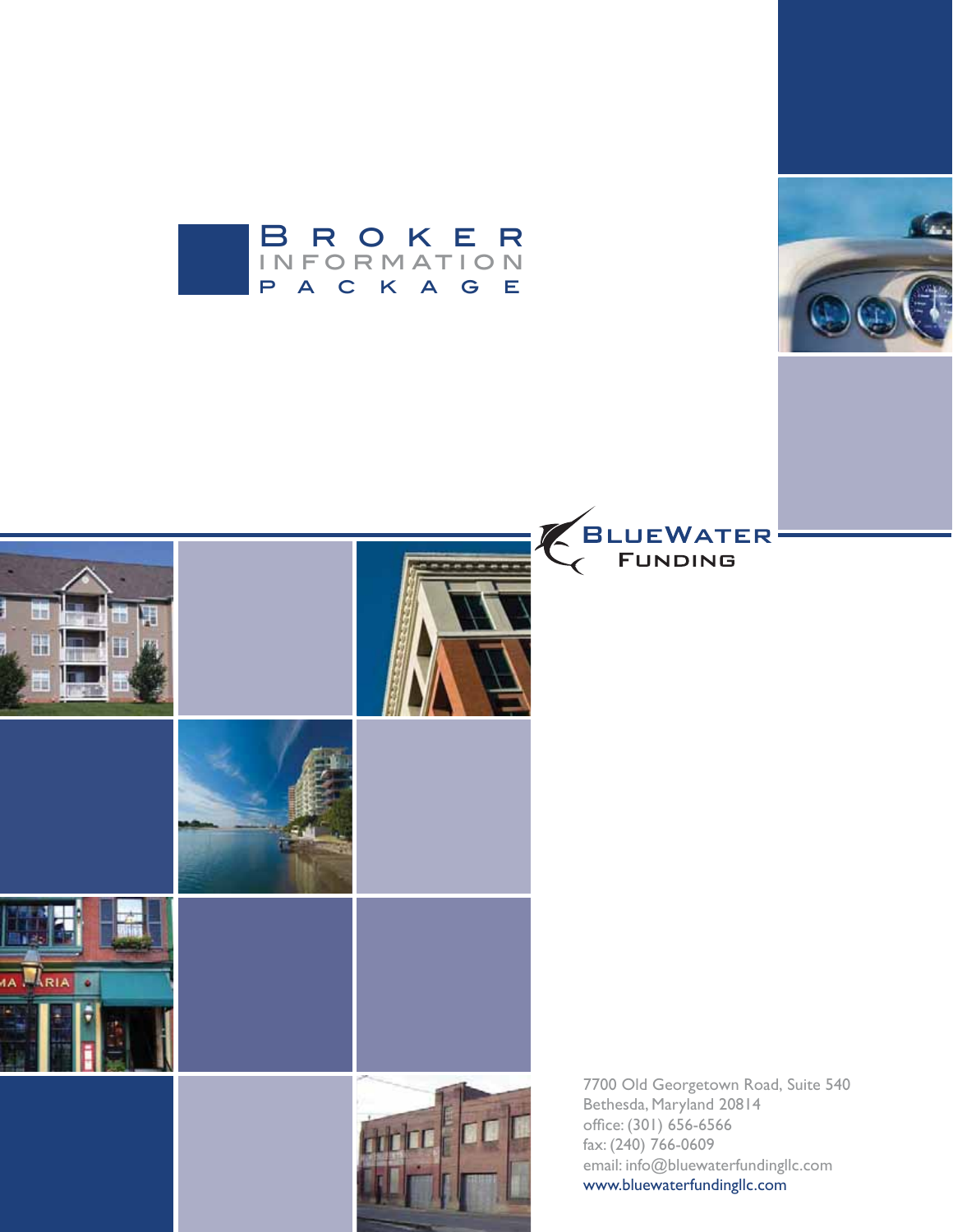#### WHO WE ARE

BlueWater Funding is a leading direct lender specializing in creative and quick solutions for your clients financing needs. Our firm's extensive background in real estate and lending will provide value-added support when it comes to any purchase or refinance.

### WHAT WE DO

BlueWater Funding provides bridge loans for non-conventional, commercial transactions that need quick, "under the gun" financing and experience to help your clients capitalize on an opportunity. Our loans provide a bridge for borrowers to acquire a property and then position it for either refinancing or a sale. We are direct private lenders so our word is the last word when it comes to funding your deal. We provide financing throughout the Mid-Atlantic and beyond for a variety of property types including:

- Multi-Family **Contract Contract Contract Contract Contract Contract Contract Contract Contract Contract Contract Contract Contract Contract Contract Contract Contract Contract Contract Contract Contract Contract Contract**
- 
- 
- Shopping Centers  **Self Storage**
- s)NDUSTRIAL7AREHOUSE s3PECIAL0URPOSE
- 
- Office **Southern Contract Section Section Hotel/Motel**
- Retail **Contract Contract Contract Contract Contract Contract Contract Contract Contract Contract Contract Contract Contract Contract Contract Contract Contract Contract Contract Contract Contract Contract Contract Contr** 
	-
	-



#### SPECIALIZING IN

At BlueWater Funding, we take every deal seriously and help with many different scenarios.

- s1UICK#LOSINGS s2ElNANCING
- Opportunistic Acquisitions Distressed Property
- 
- 
- 
- Bank Turn-Downs
- 
- 
- Vacant Buildings  **same vacant Buildings** some vacant of the Portfolio Expansions
- s3ALE,EASEBACKS s"ORROWER3ITUATIONS
- Low Credit **Contract Contract Contract Contract Contract Contract Contract Contract Contract Contract Contract Contract Contract Contract Contract Contract Contract Contract Contract Contract Contract Contract Contract C**



#### RELATIONSHIPS

At BlueWater Funding, we strive to build long-term relationships with mortgage brokers, attorneys, accountants, and other professionals seeking fast non-conventional financing for their clients. We trust that our firm's extensive background in real estate, in conjunction with our unique lending program, can provide value-added support to you, your associates' and your clients' financing efforts. For more information on how we can help you, please visit our website at **www.bluewaterfundingllc.com** or call **(301) 656-6566**.

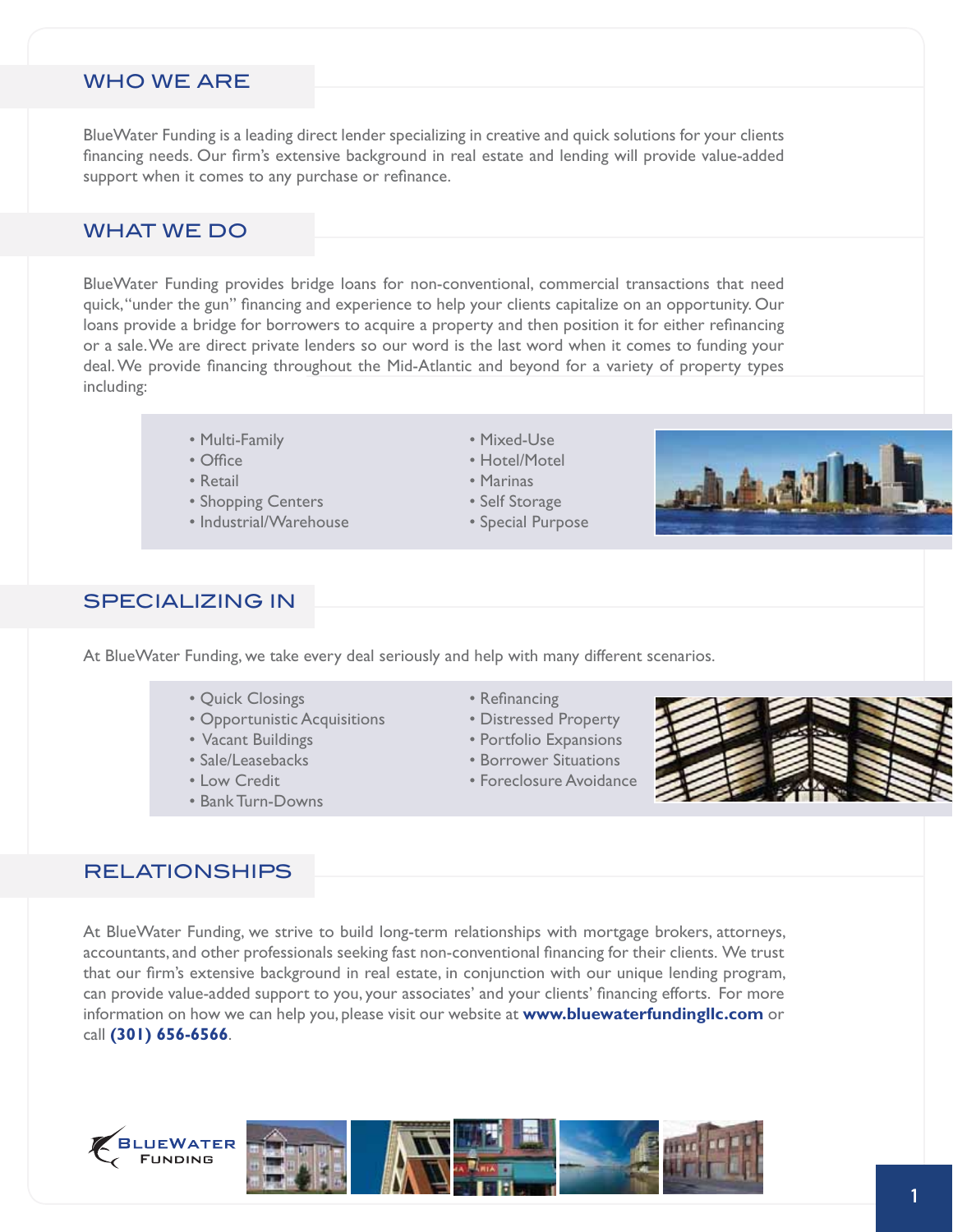## GENERAL LOAN GUIDELINES

The following represents some of the general loan guidelines BlueWater Funding offers on transactions.

| <b>PROPERTY TYPES:</b>                                        | Nearly all commercial and investment property types considered                            |  |  |
|---------------------------------------------------------------|-------------------------------------------------------------------------------------------|--|--|
| <b>LENDING AREA:</b>                                          | Mid-Atlantic Region and beyond                                                            |  |  |
| <b>LOAN SIZE:</b>                                             | From \$250,000 to \$5,000,000 (From \$100,000 in DC Metro)                                |  |  |
| <b>LOANTERM:</b>                                              | I to 2 years (longer terms considered on exception basis)                                 |  |  |
| <b>INTEREST RATE:</b>                                         | Rates starting at 11%, interest only                                                      |  |  |
| LTV:                                                          | Up to 65% LTV (70% on an exception basis)                                                 |  |  |
| <b>LOAN FEE:</b>                                              | Varies case by case                                                                       |  |  |
| <b>PREPAYMENT:</b>                                            | Allowed in full with generally no prepayment penalty                                      |  |  |
| <b>BORROWER:</b>                                              | Single Purpose Bankruptcy Remote Entity                                                   |  |  |
| <b>GOOD FAITH/</b><br><b>DUE DILIGENCE</b><br><b>DEPOSIT:</b> | Required to pay third party costs, balance to be refunded<br>or credited to closing cost. |  |  |
| COSTS:                                                        | Borrower is responsible for all legal, closing and other<br>out-of-pocket expenses        |  |  |





÷.

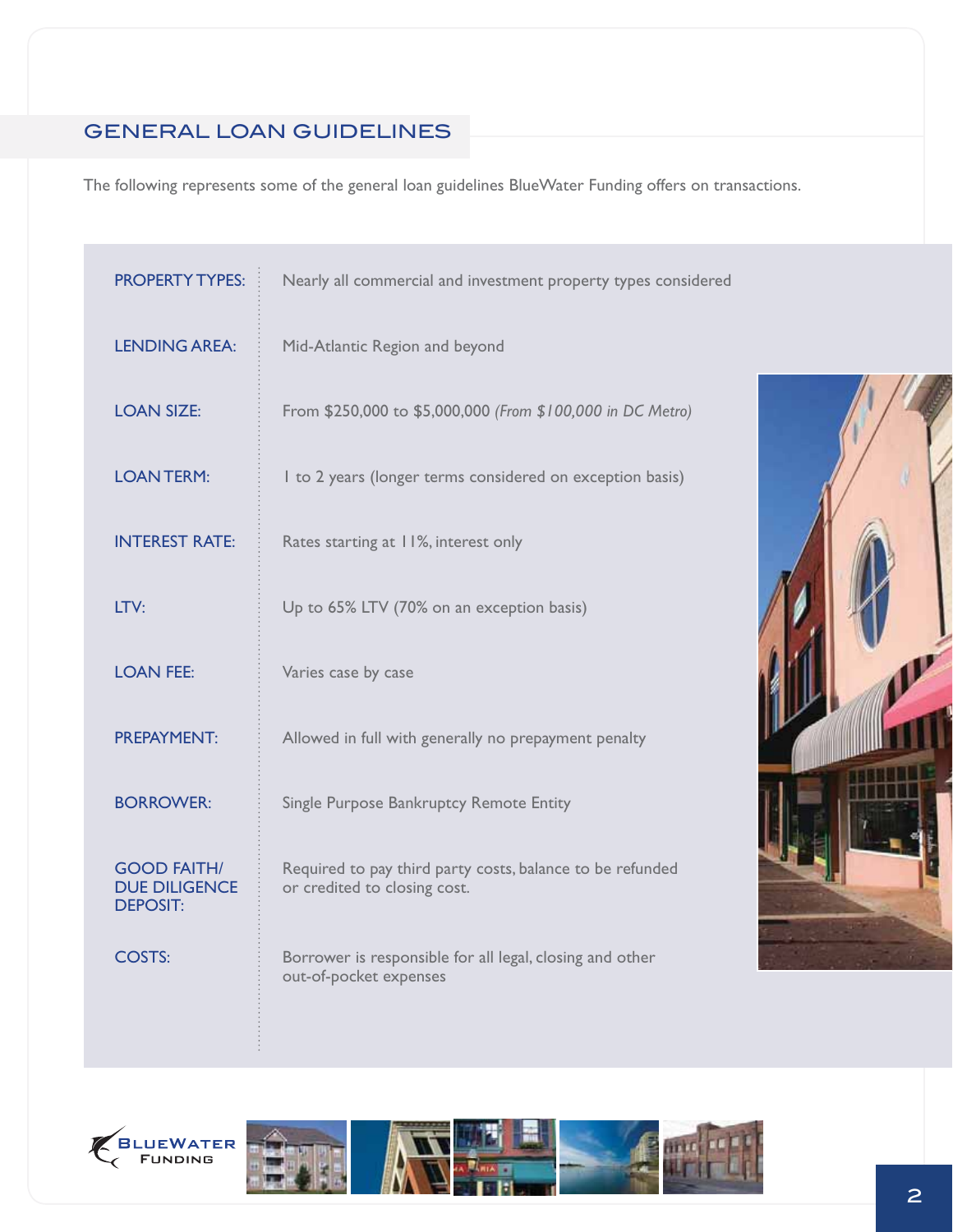### UNDERSTANDING OUR PROCESS

BlueWater Funding has worked very hard to create a process that is both efficient and diligent to satisfy the needs of our investors, our company and your clients. The following is a general description of our underwriting process to help us set the right expectations for you:

### SEQUENCE OF EVENTS





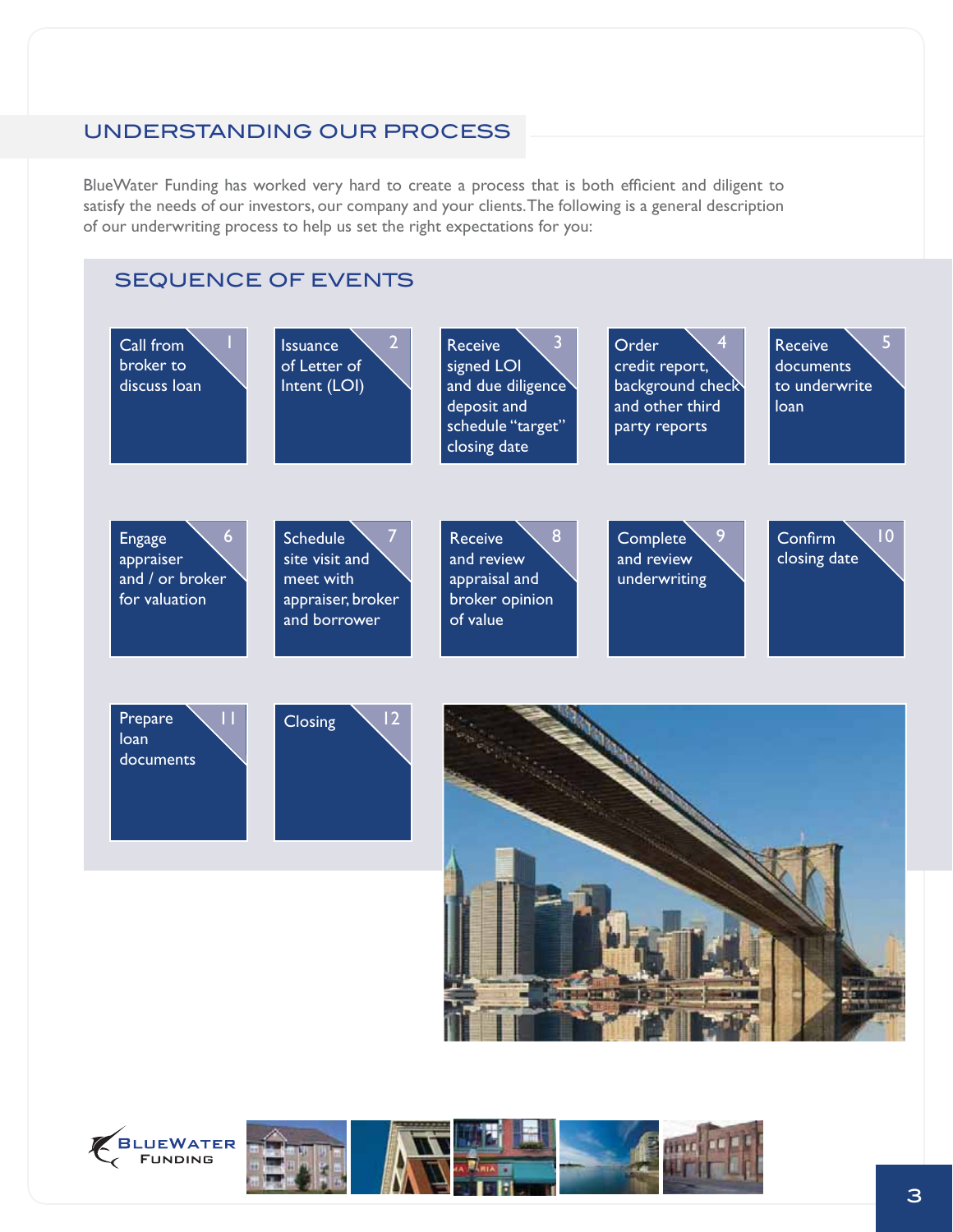## SUBMISSION CHECKLIST

BlueWater has the ability to fund a transaction in as little as five (5) days. The ability to fund quickly has a lot to do with the organization of the borrower/property information. In order to receive the fastest service from BlueWater, we ask that you submit all of the following information with your submission package. For certain transactions, additional information may be requested. Visit us online at www.bluewaterfundingllc.com or call (301)656-6566.

| <b>APPLICATION:</b>                                         | A BlueWater Funding Commercial Mortgage Application is required for all loans.                                                                                                                                                                                                                                                                                                                                           |  |  |  |
|-------------------------------------------------------------|--------------------------------------------------------------------------------------------------------------------------------------------------------------------------------------------------------------------------------------------------------------------------------------------------------------------------------------------------------------------------------------------------------------------------|--|--|--|
| <b>CREDIT</b><br><b>AUTHORIZATION:</b>                      | A Credit Authorization Form must be completed for all Borrowers and Key Principals.                                                                                                                                                                                                                                                                                                                                      |  |  |  |
| <b>PROPERTY</b><br><b>INFORMATION:</b>                      | Last two (2) years operating statements and property tax returns<br>(i)<br>YTD operating statement and budget<br>(ii)<br><b>Detailed Rent Roll</b><br>(iii)<br>Copy of most recent Property Tax Assessment Notice and Tax Bill<br>(iv)<br>Copies of all leases<br>(v)<br>Copy of existing mortgage documents, if applicable<br>(vi)<br>Copy of current insurance policy<br>(vii)<br>Color pictures of property<br>(viii) |  |  |  |
| <b>THIRD PARTY</b><br><b>REPORTS::</b>                      | Include copies of existing appraisal, engineering, environmental, title and survey reports<br>as available. BlueWater Funding may require reports to be updated or reissued; the<br>submission helps speed the closing process.                                                                                                                                                                                          |  |  |  |
| <b>CONTRACTS/</b><br><b>AGREEMENTS:</b>                     | Include any purchase, sale or option contracts/agreements. Include any/all service<br>agreements, management agreements, etc. with respect to the operations of<br>the property.                                                                                                                                                                                                                                         |  |  |  |
| <b>PAYOFF LETTERS:</b>                                      | Include all payoff letters stating mortgage balances owed and/or real estate tax bills<br>substantiating any back taxes owed.                                                                                                                                                                                                                                                                                            |  |  |  |
| <b>BORROWER/</b><br><b>GUARANTOR</b><br><b>INFORMATION:</b> | Personal Financial Statement for Borrowers, Guarantors and Key Principals<br>(i)<br>Past two (2) years of Borrower's tax returns<br>(ii)<br>Resume or personal history description of Borrower and Key Principals<br>(iii)<br>Copies of all organizational documents and any amended documents of the<br>(iv)<br>entity that will be the Borrower                                                                        |  |  |  |



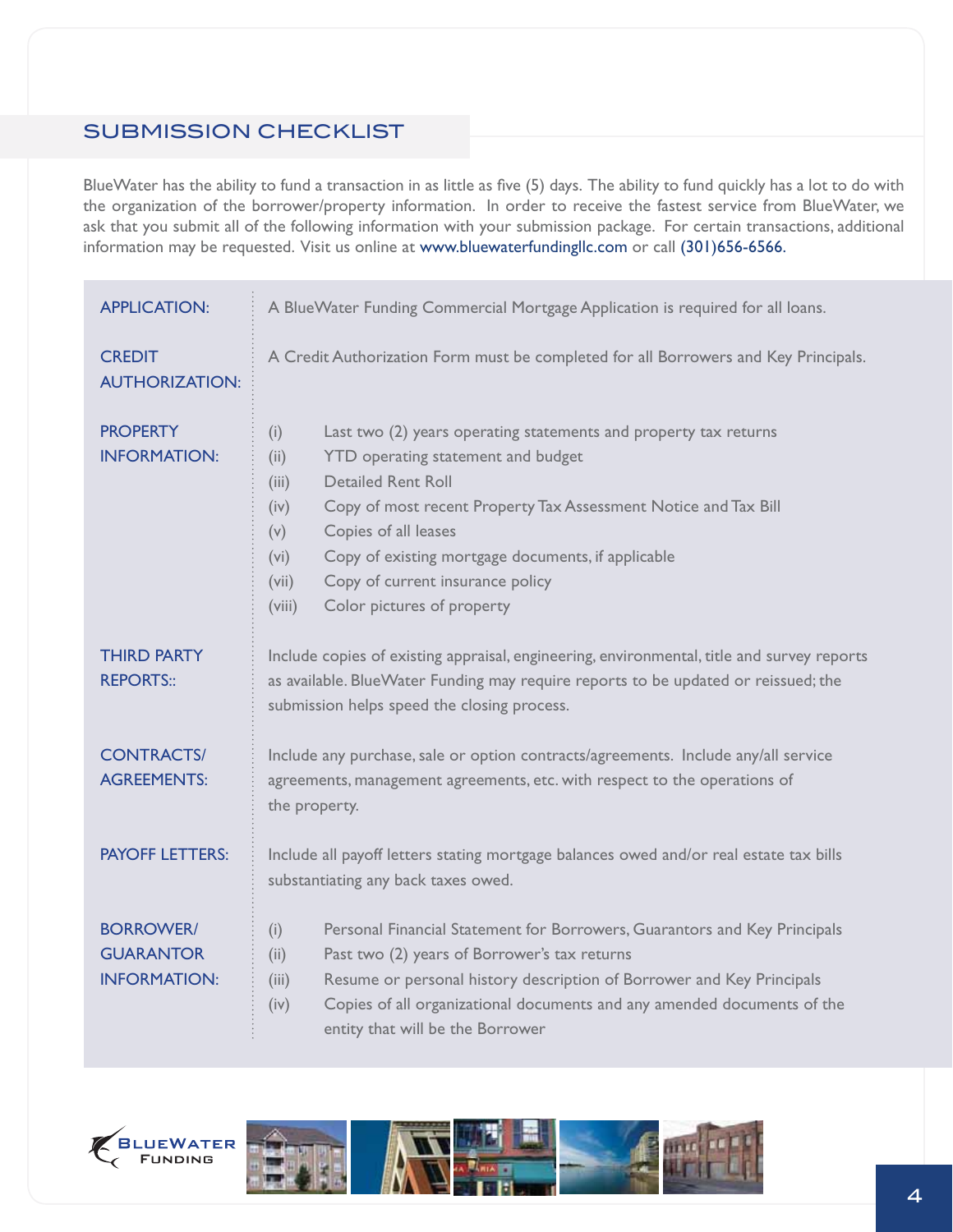# INITIAL LOAN SUBMISSION FORM

| <b>BROKER INFORMATION:</b>                                         |                                                                                                                                      |                                                                                                                                                                                                                                      |
|--------------------------------------------------------------------|--------------------------------------------------------------------------------------------------------------------------------------|--------------------------------------------------------------------------------------------------------------------------------------------------------------------------------------------------------------------------------------|
|                                                                    |                                                                                                                                      | Cell Number: Van Maria Communication Cell Number:                                                                                                                                                                                    |
|                                                                    |                                                                                                                                      | Fax Number: 1988 and 1988 and 1988 and 1988 and 1988 and 1988 and 1988 and 1988 and 1988 and 1988 and 1988 and 1988 and 1988 and 1988 and 1988 and 1988 and 1988 and 1988 and 1988 and 1988 and 1988 and 1988 and 1988 and 198       |
|                                                                    |                                                                                                                                      |                                                                                                                                                                                                                                      |
|                                                                    | <b>BORROWER INFORMATION:</b>                                                                                                         |                                                                                                                                                                                                                                      |
|                                                                    | First Name: 1988 - 1988 - 1988 - 1988 - 1988 - 1988 - 1988 - 1988 - 1988 - 1988 - 1988 - 1988 - 1988 - 1988 -                        | Last Name: Name and Allen and Allen and Allen and Allen and Allen and Allen and Allen and Allen and Allen                                                                                                                            |
|                                                                    |                                                                                                                                      |                                                                                                                                                                                                                                      |
|                                                                    |                                                                                                                                      | Credit Score:                                                                                                                                                                                                                        |
| <b>Loan Purpose:</b><br><b>Occupancy:</b><br><b>Property Type:</b> | <b>SUBJECT PROPERTY INFORMATION:</b><br>$\Box$ Purchase $\Box$ Refinance<br>□ Owner □ Investment<br>Self-Storage <b>Self-Storage</b> | □ Multi-Family △ □ ○ Office □ Retail □ Shopping Center<br>□ Industrial / Warehouse   □ Mixed-Use □ Hotel / Motel □ Marina<br>□ Restaurant □ Gas / Conv. □ Assisted Living                                                            |
|                                                                    |                                                                                                                                      |                                                                                                                                                                                                                                      |
|                                                                    |                                                                                                                                      |                                                                                                                                                                                                                                      |
|                                                                    |                                                                                                                                      |                                                                                                                                                                                                                                      |
|                                                                    |                                                                                                                                      |                                                                                                                                                                                                                                      |
|                                                                    |                                                                                                                                      |                                                                                                                                                                                                                                      |
|                                                                    | Current Sales Price: University of the Current Sales Price:                                                                          | Current Sales Date: <u>Carl Carl Communication</u>                                                                                                                                                                                   |
|                                                                    |                                                                                                                                      | Existing Liens: <u>Andrea Barbara and Barbara and Barbara and Barbara and Barbara and Barbara and Barbara and Barbara and Barbara and Barbara and Barbara and Barbara and Barbara and Barbara and Barbara and Barbara and Barbar</u> |
| Purpose of Loan:                                                   |                                                                                                                                      |                                                                                                                                                                                                                                      |
|                                                                    |                                                                                                                                      | COMMENTS/PLAN FOR REPAYMENT/EXIT STRATEGY:                                                                                                                                                                                           |







??????????????????????????????????????????????????????????????????????????????????????

??????????????????????????????????????????????????????????????????????????????????????